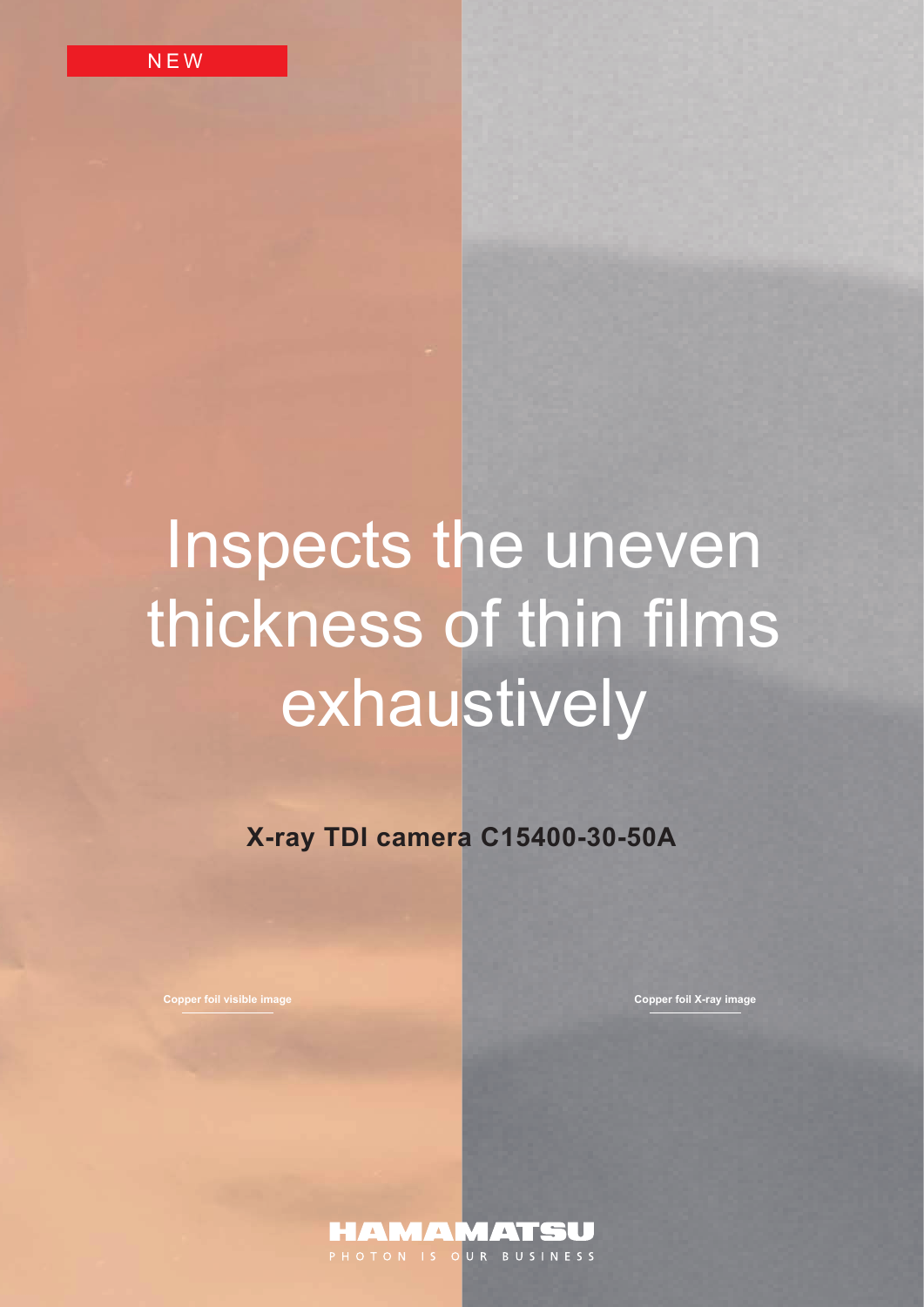## In-line film thickness imaging using X-rays

Conventional film thickness measurement methods using visible light can measure resin films and others, which transmit visible light, but cannot measure the thickness of objects such as metal films, which do not transmit light.

By using X-ray imaging, it is possible to measure the uneven thickness of materials such as resin films as well as metal films such as Cu, AI, Ni, and Fe that cannot transmit visible light, thereby expanding the range of inspection targets.

Measurement of the uneven thickness of copper foil



Copper foils with thicknesses of 2 μm, 4 μm, 6 μm, and 8 μm are imaged. The uneven thickness can be measured.

## Full surface inspection using a line sensor camera

In uneven-thickness measurement using the conventional point sensor, measurement omission occurs inevitably, but in measurement using the line sensor camera, which captures the object as an area, not a point, the omission does not occur. This improves inspection accuracy and can be expected to provide highly accurate feedback to the manufacturing process.



**The reason why the X-ray TDI camera C15400 can inspect an uneven thickness of thin objects and light element materials**



\* When using a tube voltage of 100 kV

#### **A new method enables low-energy X-ray imaging.**

In the conventional in-line X-ray imaging technology, insufficient contrast has been a problem when imaging thin objects that easily transmit X-rays, or objects composed of light element materials such as resin.

The C15400 uses a new method that is highly sensitive to low-energy X-rays in its internal structure, enabling in-line visualization of slight uneven thickness in objects, which could not be contrasted with previous models.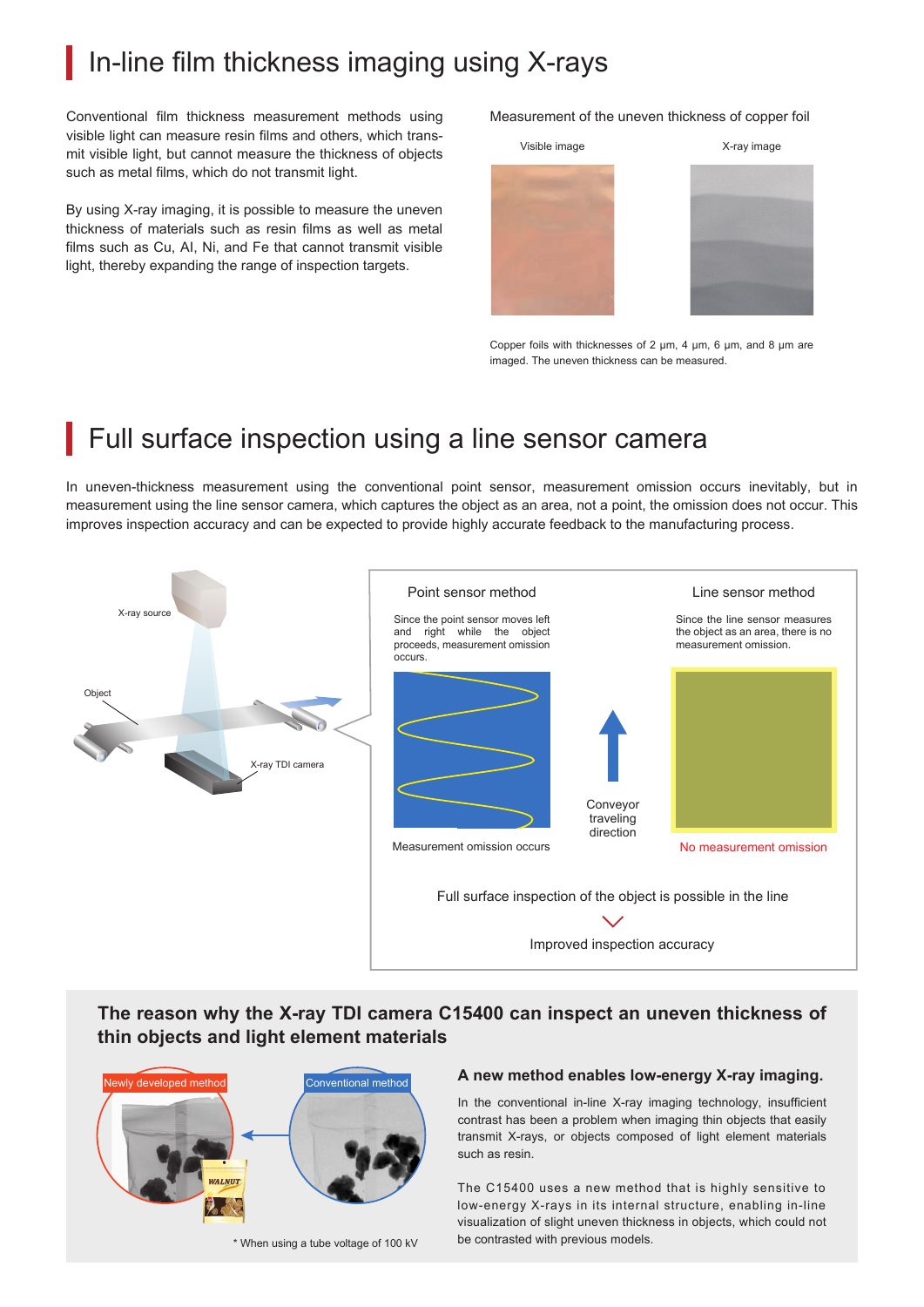# **Application examples**



## Customization support

In order to fully exploit the performance of the C15400-30-50A, we can flexibly customize it to meet your needs, such as developing products with different detection widths and resolutions, downsizing, and selling it as a module to meet your application and operating environment.